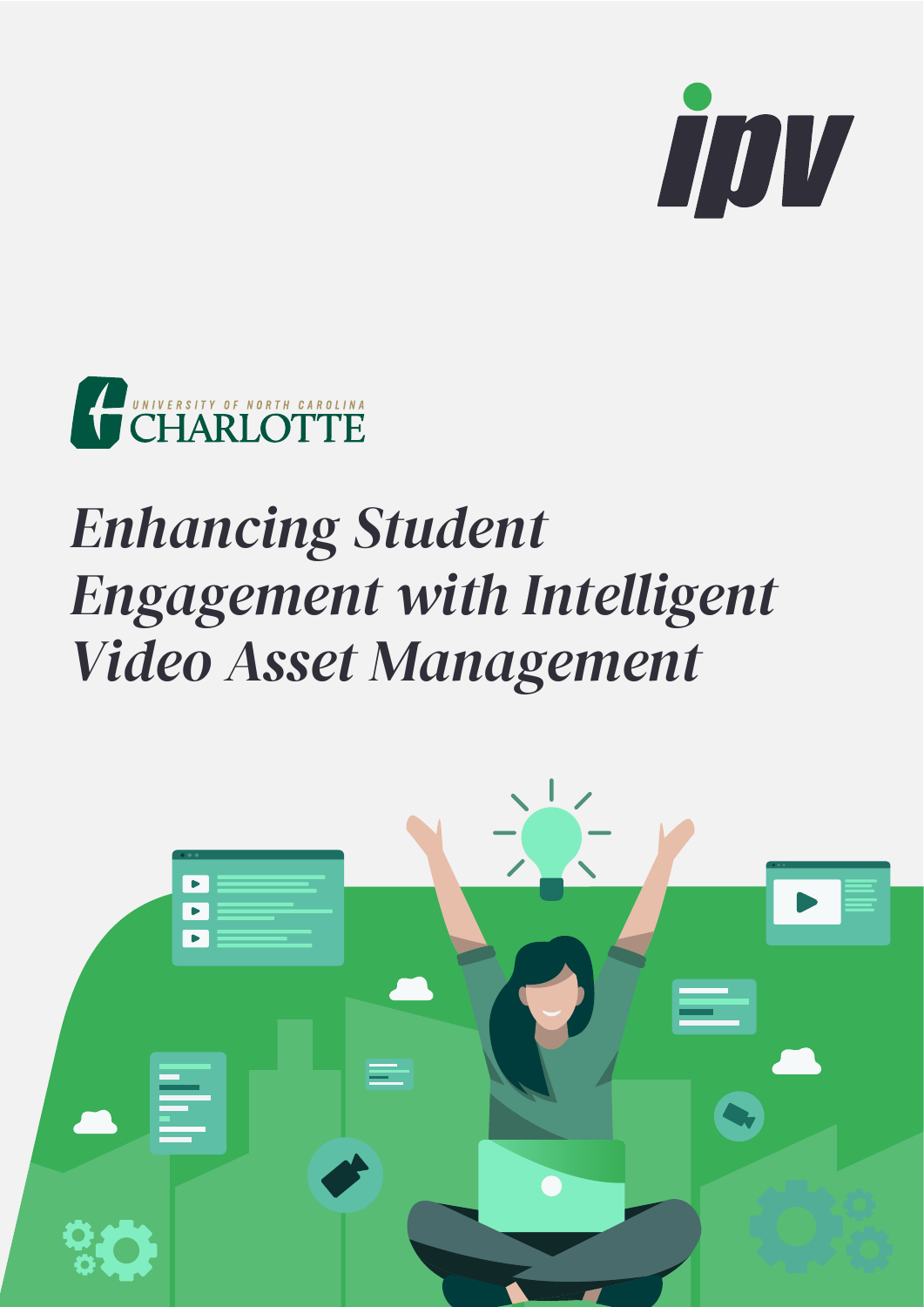



## *Challenges prior* to *Curator*

The University of North Carolina Charlotte needed a media asset management system to rapidly find content, log metadata effectively, and enable high-resolution edits, as well as being able to store their existing archived assets. Prior to implementing Curator, Charlotte struggled to manage, edit, and retrieve their large media files. The university was using a basic folder structure as their primary means of storage, which is a rigorous and time-consuming process for maintaining organization. This forced UNC Charlotte to manually go through each frame of video, and search for videos that weren't being cataloged into department-specified locations. Due to the size of their University, Charlotte had too much content to organize, distribute, and edit, but little in the way of media asset management.

*Before* adding Curator, our **1880 Before adding Curator, our video assets were scattered** *across hard drives and*  $cloud$  storage. Making it difficult *for us to find what we needed and*  $collaborate between departments.$ *With the help of Curator we can now find, repurpose, and share content seamlessly across multiple teams.* 

*Craig Berlin, Sr. Director of Digital and Creative Services, <i>UNC* Charlotte.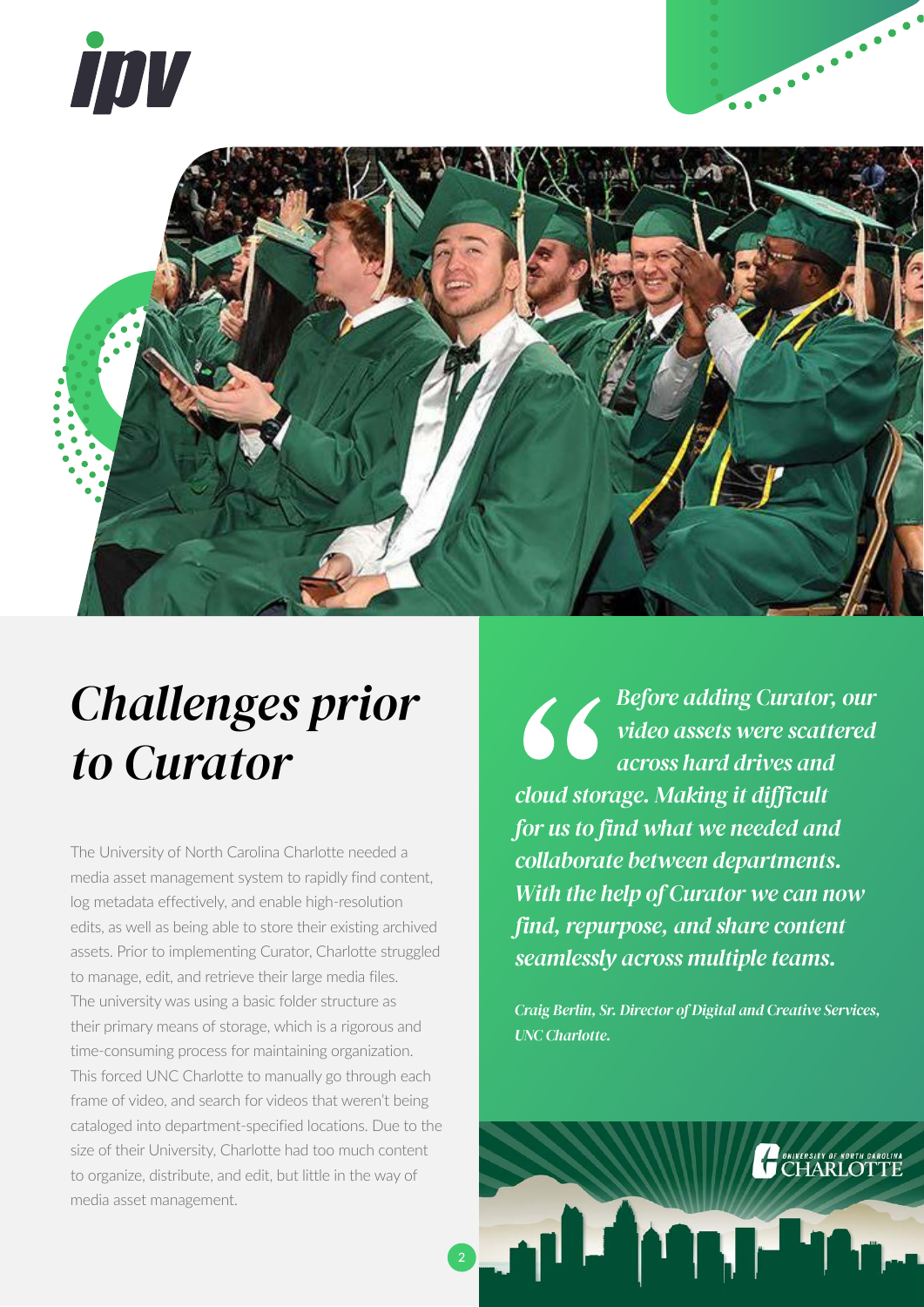#### *How Curator Serves as a* **Solution for UNC Charlotte**

Charlotte selected Curator to manage both their new powered metadata tagging. Curator enables Charlotte's and archived content, and to implement consistent, AIathletic content team to tag player's names within match videos, which allows them to easily develop and access a collection of edited highlights of a single player. Curator also enhances Charlotte's live asset logging capabilities through Curator logger, which ensures that their content creators and editors have fast, accurate, and consistent metadata enrichment and assets can be easily found and accessed later

Curators' tools have enhanced Charlotte's logging interface where multiple assets can now be selected at one time and applied to metadata, instead of manually attaching metadata to one video at a time. This is vital for ensuring that videos which were taken during campus events are accurately stored, and for ensuring that time spent on asset discovery is significantly decreased. Curator has also enabled Charlotte's media teams to edit high-resolution video assets with the seamless integrationbetween Curator and Adobe Premiere Pro. Prior to our partnership, UNC Charlotte was considering migrating towards cloud-based storage for disaster recovery. Instead, the addition of Curator expanded their storage system to make use of more cloud space, and was able to ensure Charlotte's media was reliably and securely stored.

*IPV* has a strong client partnership with *UNC Charlotte, where we work together to enhance product development through Charlotte's feature requests, and where* Curator works to provide UNC Charlotte with the best media asset management system possible. *Curator provides UNC Charlotte with a system that is* capable of ingesting Apple ProRes 422 HQ media, and ingesting metadata supplied by Root6 ContentAgent.

*David Cole, President, IPV* 

.......



#### *The Teams That Use Video at Charlotte UNC*

University Professional Internship Program or UPIP, the UCOMM Production Team, the Media Relation Communications Team, the Athletic Production Team and the TV Channel help promote UNC Charlotte. The teams at Charlotte use videos to help promote the University, engage students, provide necessary informational guides, and to help students gain valuable career-related experience.

## **BRINGING NINER NATION** TO YOU.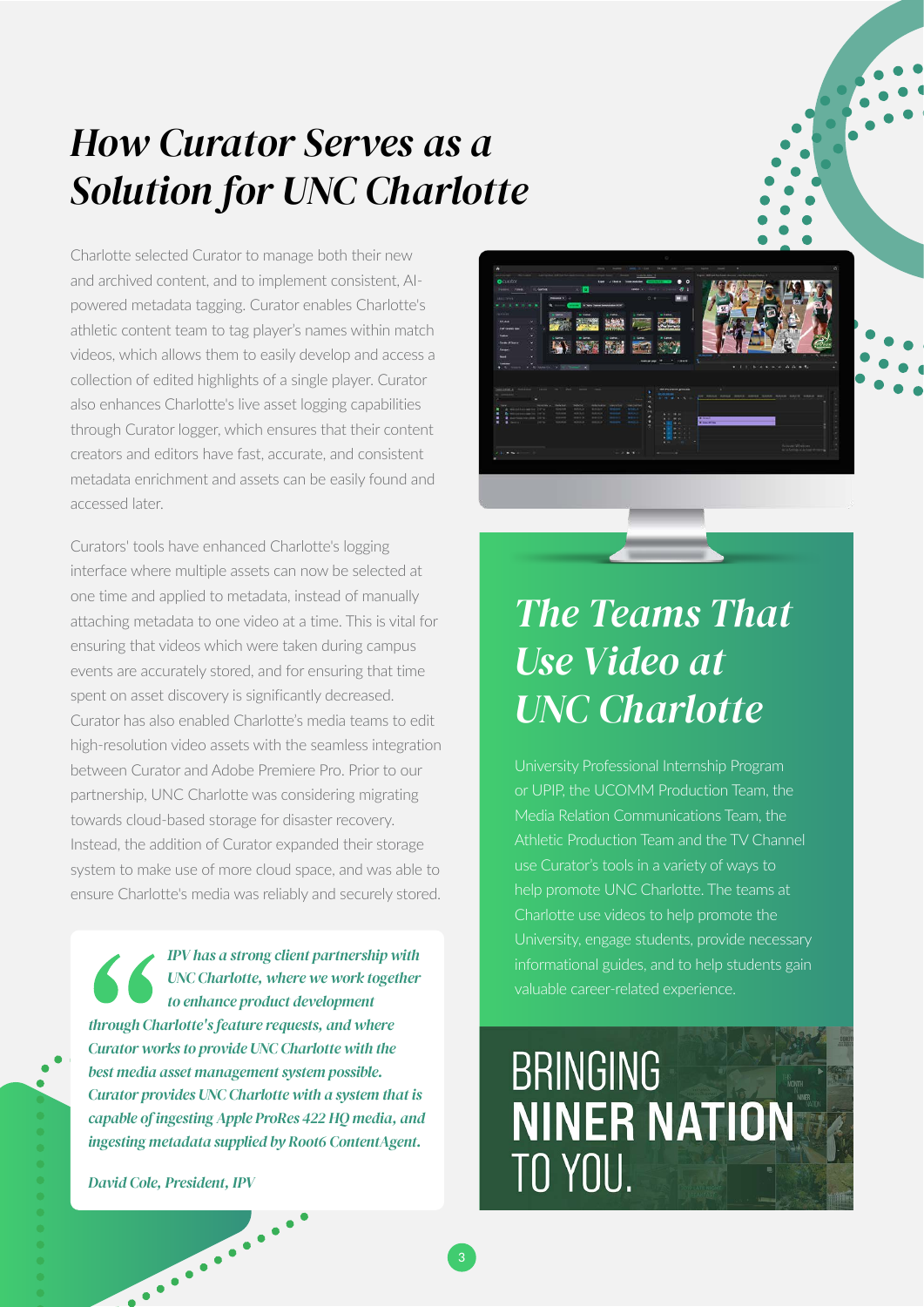

#### *Charlotte UNC Intern Professional Program*

The UNC Charlotte professional intern program or UPIP provides Students with professional knowledge and skill development aligned with students' career goals. Prior to the implementation of Curator with Adobe Premiere Pro, the broadcast interns struggled to store media content efficiently due to a lack of a sophisticated media management solution. With the implementation of Curator logger, interns are now able to quickly log live content for sports and entertainment, as well as greatly improve the team's content discovery time.

Media Asset Management experience enables students to advance their media-related careers, meanwhile events, sports, curriculum, and more are promoted through their video work, and Curator makes all of this possible. Curator's tools enhance the workflows of the entire UCOMM team, which enables them to create more programming and spend less time searching for content.

#### *Relations Media Team*

Charlotte's Media Relations Team With the implementation of Curator Connect, Media Relations can now streamline the creation of high-quality, engaging digital media for External Media working remotely, and interns and staff can ingest and automatically tag raw footage straight from Curator Connect at any location.

Curator Connect's drag-and-drop user interface also enhances the collaborative capabilities for the UCOMM team significantly, as Curator provides frame-accurate proxy copies, which can be discovered and streamed directly into Adobe Premiere Pro for editing.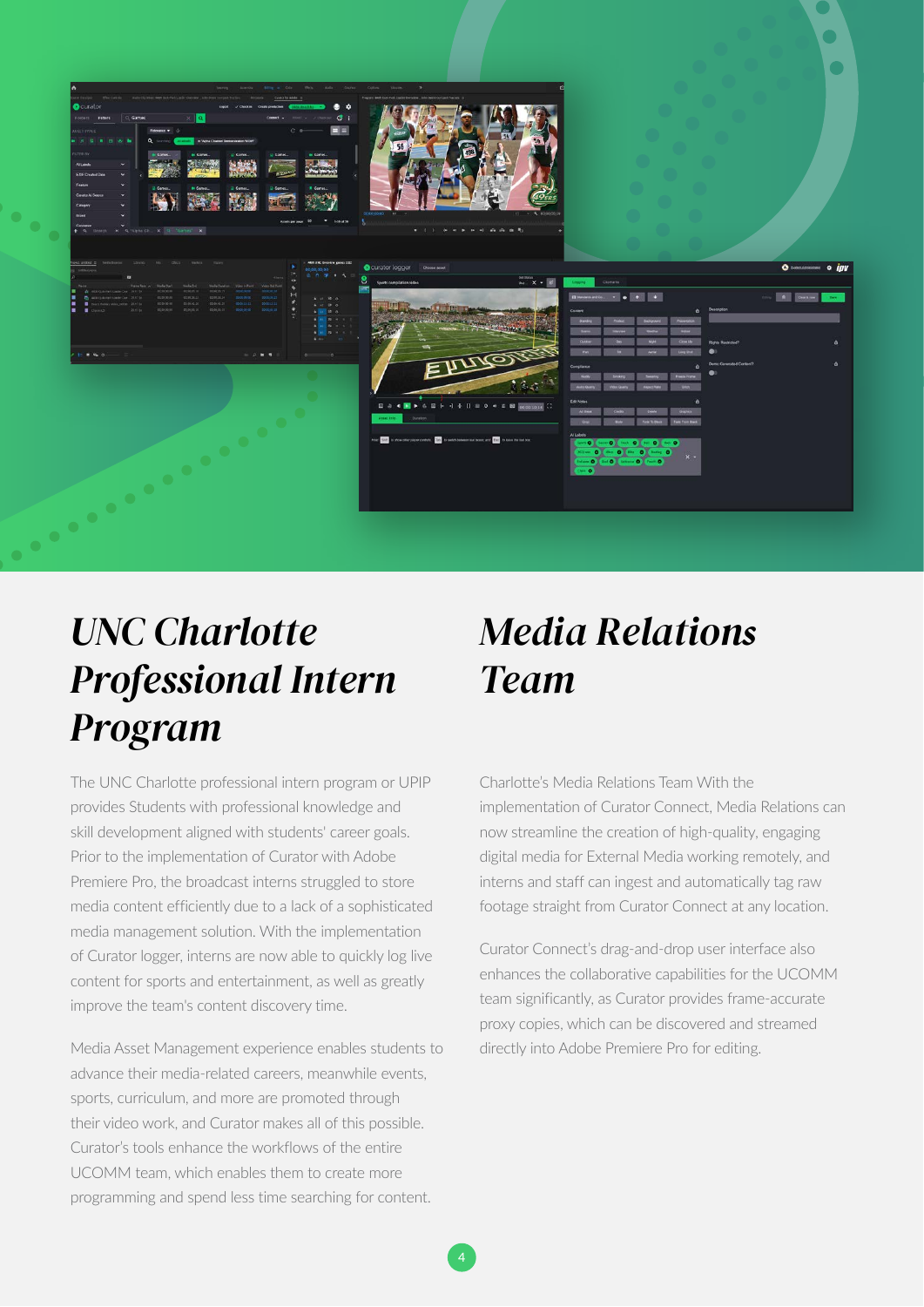### **How UNC Charlotte** *Athletics Promotes*

The Charlotte 49 ers have 18 teams in the NCAA Division 1 level, where their men's soccer team is regularly ranked in the nation's top-25. Since their athletics are nationally ranked each vear. **UNC Charlotte** must use video content to promote their teams and:

- Build a close knit community at the school by bringing students together through athletic events.
- Attract potential recruits by showing team culture which could improve success within the athletic department.
- Attract potential students or transfers by showing the exciting game and athletics culture.
- Attract students to games to generate revenue for the athletic department through tickets purchased.



Charlotte promotes their athletic events and athletic department through the use of Social Media, Digital advertising and traditional Broadcast promotions. Social Media channels are vital in promoting Forty Niners athletics culture and team highlights. Since Charlotte uses videos for purposes other than promoting their own teams, they struggled with editing and deploying video quickly, where media assets were displaced in deep archival storage. With the implementation of Curator, Producers creating Athletics content can quickly and effectively assemble videos for promotions, digital signage and engagement.





Curator allows the Student Niner Media, and UNC Charlotte's Athletic operations team to store videos in an organized fashion, which ensures near-instant archive retrieval. This fast archive retrieval is possible with Curator's AI-enabled faceted search, Curator's Clip Link. UNC Charlotte's athletic department also depends on the use of Curator Connect to get a head start on video editing. Curator enables UNC Charlotte to automate metadata tagging on the ingest of all Charlotte's live camera feeds and creates frame-accurate streaming proxies in near-real-time for instant remote editing!

#### *Takes Curator Engagement Student Level Level*

Before leveraging Curator, UNC Charlotte was mired with huge download times, scattered assets, limited collaboration, and an unmanaged storage system. Charlotte now uses Curator for consolidating their media asset storage and for logging metadata effectively, and they are looking to expand their capabilities into editing their high-resolution content. Curator's tools make this possible, despite the regular increase in total enrollment that UNC Charlotte has enjoyed.

As UNC Charlotte's student body grows and their graduate student enrollment increases, they will continue to promote their university effectively with Curator as their Video Asset Management system, ensuring their videos are available across a variety of departments.

As of January 2022, Curator has processed a total of 175,000 assets for Charlotte. Out of the total 175,000 assets, media accounted for 90% with audio, images and productions making up the remaining 10%. Subclips accounted for an additional 80,020 virtual assets. These numbers are expected to change extensively as Charlotte rolls the design and photography elements into Curator.